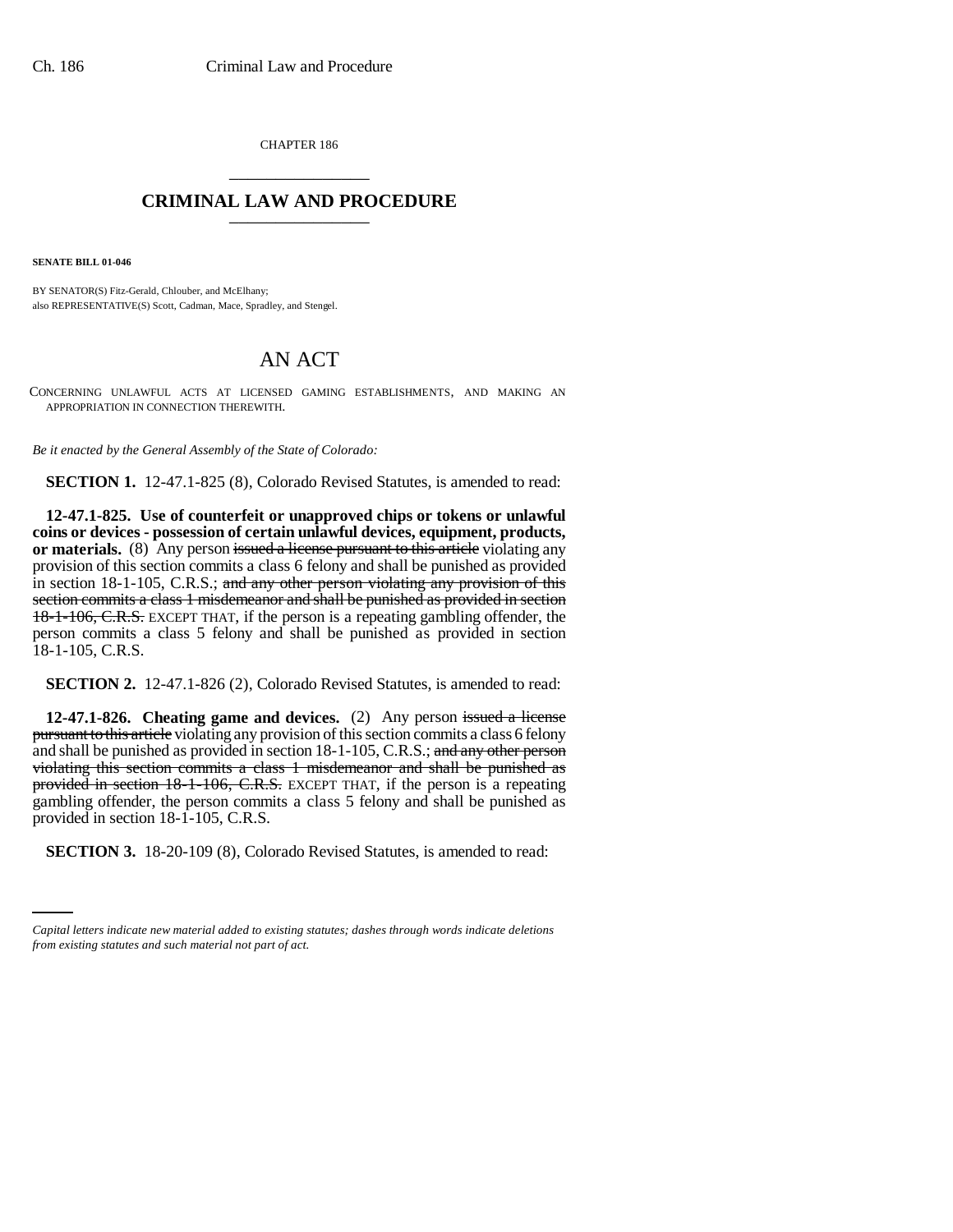**18-20-109. Use of counterfeit or unapproved chips or tokens or unlawful coins or devices - possession of certain unlawful devices, equipment, products, or materials.** (8) Any person issued a license pursuant to article 47.1 of title 12, E.R.S., violating any provision of this section commits a class 6 felony; and any other person violating any provision of this section commits a class 1 misdemeanor. EXCEPT THAT, if the person is a repeating gambling offender, the person commits a class 5 felony.

**SECTION 4.** 18-20-110 (2), Colorado Revised Statutes, is amended to read:

**18-20-110.** Cheating game and devices. (2) Any person issued a license pursuant to article 47.1 of title 12, C.R.S., violating any provision of this section commits a class 6 felony; and any other person violating this section commits a class 1 misdemeanor. EXCEPT THAT, if the person is a repeating gambling offender, the person commits a class 5 felony.

**SECTION 5.** Part 1 of article 1 of title 17, Colorado Revised Statutes, is amended BY THE ADDITION OF A NEW SECTION to read:

**17-1-133. Appropriation to comply with section 2-2-703 - SB 01-046.** (1) PURSUANT TO SECTION 2-2-703, C.R.S., THE FOLLOWING STATUTORY APPROPRIATION, OR SO MUCH THEREOF AS MAY BE NECESSARY, IS MADE IN ORDER TO IMPLEMENT S.B. 01-046, ENACTED AT THE FIRST REGULAR SESSION OF THE SIXTY-THIRD GENERAL ASSEMBLY:

(a) FOR THE FISCAL YEAR BEGINNING JULY 1, 2001, IN ADDITION TO ANY OTHER APPROPRIATION, THERE IS HEREBY APPROPRIATED FROM THE CAPITAL CONSTRUCTION FUND CREATED IN SECTION 24-75-302, C.R.S., TO THE CORRECTIONS EXPANSION RESERVE FUND CREATED IN SECTION 17-1-116, THE SUM OF SIXTY-NINE THOUSAND FOUR HUNDRED SIXTY-SEVEN DOLLARS (\$69,467).

(b) FOR THE FISCAL YEAR BEGINNING JULY 1, 2002, IN ADDITION TO ANY OTHER APPROPRIATION, THERE IS HEREBY APPROPRIATED TO THE DEPARTMENT OF CORRECTIONS, OUT OF ANY MONEYS IN THE GENERAL FUND NOT OTHERWISE APPROPRIATED, THE SUM OF TWENTY-THREE THOUSAND EIGHT HUNDRED THIRTY-THREE DOLLARS (\$23,833).

(c) FOR THE FISCAL YEAR BEGINNING JULY 1, 2004, IN ADDITION TO ANY OTHER APPROPRIATION, THERE IS HEREBY APPROPRIATED TO THE DEPARTMENT OF CORRECTIONS, OUT OF ANY MONEYS IN THE GENERAL FUND NOT OTHERWISE APPROPRIATED, THE SUM OF TWENTY-THREE THOUSAND EIGHT HUNDRED THIRTY-THREE DOLLARS (\$23,833).

**SECTION 6.** 24-75-302 (2) (n), Colorado Revised Statutes, is amended to read:

**24-75-302. Capital construction fund - capital assessment fees - calculation.** (2) As of July 1, 1988, and July 1 of each year thereafter through July 1, 2005, a sum as specified in this subsection (2) shall accrue to the capital construction fund. The state treasurer and the controller shall transfer such sum out of the general fund and into the capital construction fund as moneys become available in the general fund during the fiscal year beginning on said July 1. Transfers between funds pursuant to